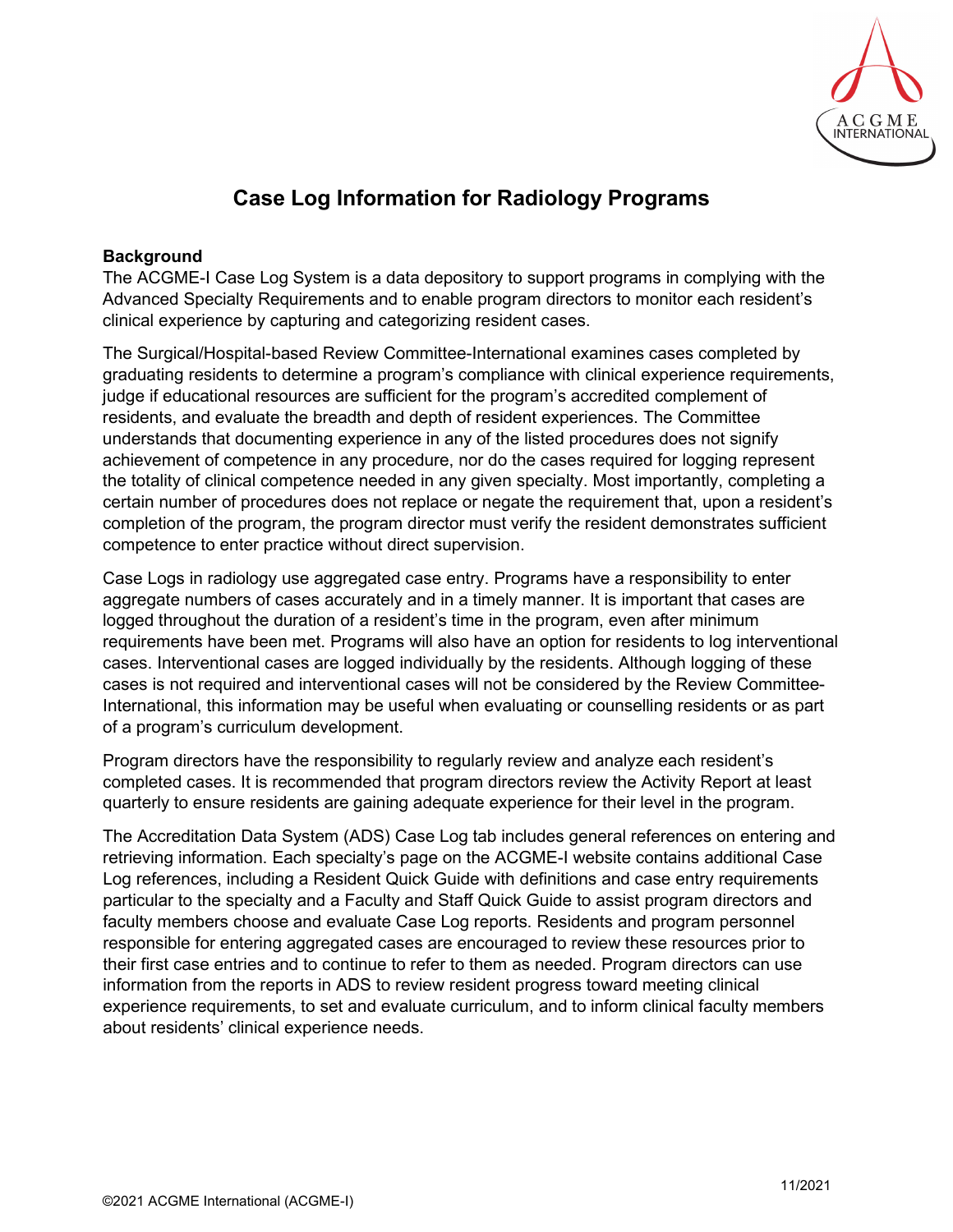## **FREQUENTLY ASKED QUESTIONS**

**1. If the institution uses an electronic system to track cases, duty hours, resident evaluations, etc., can the Case Log data from this system be uploaded into ADS?** No. At present there is no mechanism to electronically transfer cases from another system into ADS. The program director has ultimate responsibility to ensure that all data reported in ADS is accurate and complete and should encourage residents to enter their case data daily in the Case Log System in ADS.

### **2. Will residents have access to their Case Logs after graduation?**

Yes. Residents can access their Case Log reports after completion of the program to use for hospital credentialing, apply for fellowships, etc. Residents are not able to add cases after completing the program, but can access reports such as, 'Archived Experience by Year' and 'Archived Minimums', to provide a record of their residency experience.

### **3. How can a resident use information from their Case Logs?**

During the residency, Case Logs are useful to help residents determine the breadth and depth of their procedural experience. Case Logs can be used to inform revision of rotations to allow for more experience in a procedure or prevent too much experience with one type of patient or procedure at the expense of broader educational goals. After residency, Case Logs provide a record of experiences when applying for fellowships or for hospital credentialing.

### **4. How can a program director use information from resident Case Logs?**

Program directors can apply filters for several of the reports available on the Case Log tab in ADS to determine how individual rotations, participating sites, or supervising faculty members are contributing to the residents' experiences. Program directors can also review when and how residents are recording their cases. For example, if a program requires residents to enter cases each week, the Resident Activity Report can be run weekly, and it can be quickly identified if a resident has not logged any cases.

#### **5. How does the Review Committee use Case Log data?**

The Review Committee-International will review case reports for residents who have graduated from the program to determine the type of clinical experiences graduating residents have completed. The Committee will also review the data to determine if residents are completing large numbers of certain procedures while not obtaining experience in all specialty areas. These analyses will allow the Committee to determine the breadth and depth of experiences provided by a program and to help judge the residents' service obligations. Citations will result if the Committee judges that residents are performing certain procedures as excessive service over education, and if resident reporting is inconsistent or lacking.

Additionally, the Review Committee-International will periodically review Case Logs of graduating residents to determine if minimum requirements should be revised or if minimums should be established for additional clinical experiences.